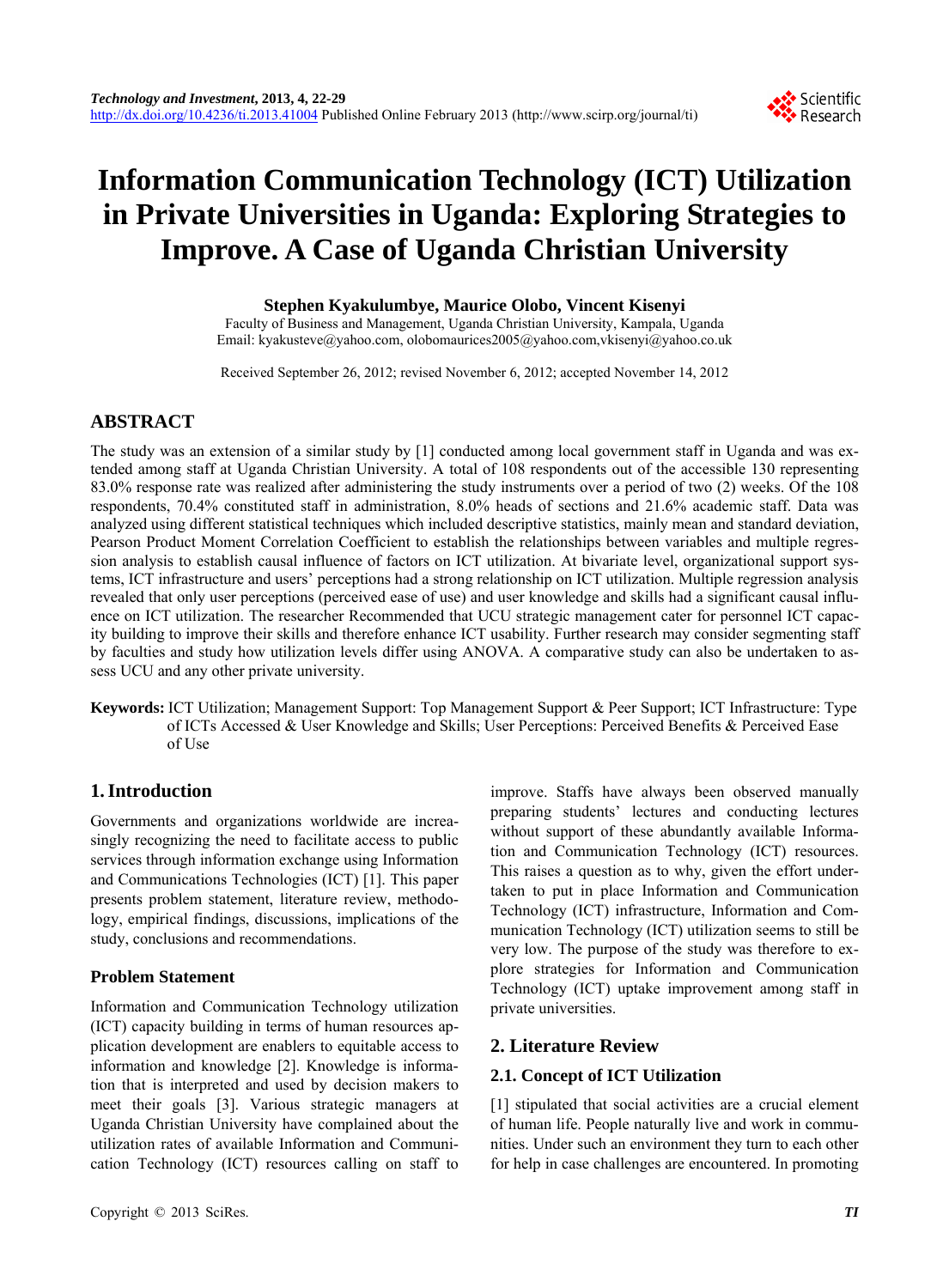Information and Communication Technology (ICT) utilization for development, [4] urges that Information and Communication Technologies have potentially contributed to the democratization process in societies. This argument affirms that Information and Communication Technologies (ICT's) lead to an increase in the dissemination and access to information. If such information is appropriated by the population would lead to better informed decisions at micro and macro levels. [5] suggests that this rests on two premises: first that Information and Communication Technologies (ICT's) provide means of access to relevant information, and second, that information provided is assimilated, understood and applied as intended. Meanwhile, [6] affirmed that if these premises prove to be true, Information and Communication Technologies (ICT's) can raise awareness of citizens, facilitate participation in election processes through electronic pooling and spread democratic ideas across the globe. This therefore raises global awareness and expectations of citizens. The awareness generated enhances governments' dialogue between policy makers and the public, leading to greater accountability of those in power [7]. From the above arguments, the dimensions of Information and Communication Technology (ICT) utilization focused on in this study were information generation, storage, dissemination and application.

#### **2.2. Concept of Diffusion of Innovations Theory**

The study adopted the Diffusion of Innovations Theory (DoI). [1] argues that innovation is not a fashion but an essential element leading to long-term survival of organizations and a process of using new ideas to satisfy customers by converting new knowledge into products and services.

The DoI theory suits this study as it asserts that there are different forms of adopters who require organizational support as they interact with new innovations-ICT utilization to be able to change their different perceptions. The DoI theory adds that diffusion is governed by four main interacting elements: the innovation itself, communication channels, time and social system. These four components explain the process of change as determined by individuals, decision makers and the whole organization [8]. At Uganda Christian University, the key individuals are the staff who are viewed as heterogeneous agents interacting with their fellow peers in the institution. Human interaction involves communication and communication channels within the social system.

### **2.3. Organizational Support Systems, User Perceptions, ICT Infrastructure and Utilization**

[9] assert that organizational support systems are the

most investigated characteristics in organizational literature. They institutionalize how people interact with each other, how communication flows, and how power relationships are defined [10]. The support to organizational members reflects the value-based choices made by that organization [11]; it refers to how job tasks are formally divided, grouped, and coordinated. This study conceptualized the organizational support system as top management support and peer support in facilitating ICT utilization.

[1] defined top management support as the degree to which supervisors understand the importance of Information System (IS) function and the extent to which it is involved in Information System activities. In the context of ICTs, researchers who have adopted Roger's diffusion of innovations (DoI) theory consistently found that top management support is a strong determinant of ICT implementation success [12]. On the contrary, when [13] used the social cognitive theory of [1] to study the effect of top management support on ICT utilization, they found that top management did not affect ICT utilization at all. [14] argued that top management needs to establish willingness on the part of the organizational members by creating a climate of cooperation, demonstrating the efficacy of the new system and its benefits over the old ways of doing things. They add that the degree of acceptance or resistance to ICT projects will be due to the degree of top management support for the project. [15] pointed out that top management systems are critical issues in ICT utilization among users. Moreover, [15], as cited by [1], argues that engaging leaders in ICT trainings enables staff achieve higher potential in technology thereby enhancing ICT utilization. Meanwhile, [3] contends that no successful large scale change or ICT adoption effort has advanced without the support of top management. [1] in a study relating the school principal as a change facilitator for ICT, conclude that principals who take an active approach to innovations can foster an environment that has greater benefits to the users. Hence the leader's awareness, understanding and use of ICTs are essential for effective utilization of ICTs among staff. [16] noted that leaders should use technology as a model to fellow staff. [17] asserted that innovation diffusion needs a sharing and learning organizational environment among peer members. They add that learning and sharing knowledge among staff is important for innovation diffusion. [18] argues that learning is a key factor in innovation development. He suggests that training and development should be shifted to an experiential style of learning. [19] state that organizational learning occurs when people in an organization collaborate to share their different visions, knowledge, experiences and skills.

Organizational learning is a key ICT implementation strategy. ICT application development is frequently sub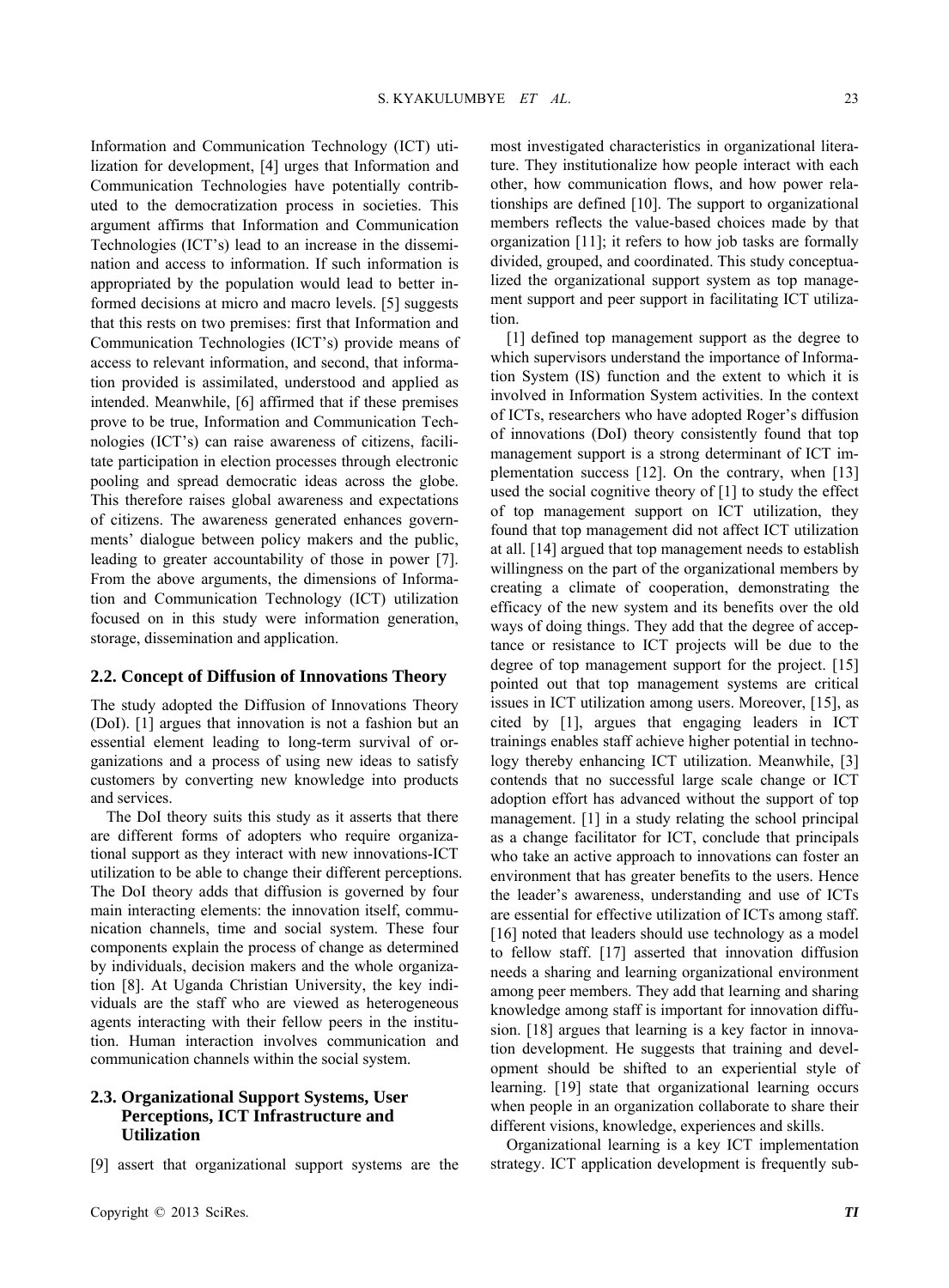ject to change. [20] assert that sharing tacit ICT knowledge among peers built from users' experience can improve ICT utilization within organizations. [21] explains that personal change may be best influenced by co-workers, friends, family and peers within an organization.

A study done by [17] using qualitative data among construction firms in Australia revealed that collegial help and mentoring is one way that knowledge sharing can most effectively occur because experienced users can give strong support by assisting novices to use ICT applications through knowledge transfer. They are supported by [22]; [13] that collegial help strongly influences change in an organization and argue that peer and collegial support is vital. Meanwhile, [1], in a study among Uganda local governments revealed that top management and peer support strongly and positively correlated with ICT utilization. On furthering their study using multiple regression analysis, their study further revealed a very strong casual effect between organizational support and ICT utilization. Moreover, available ICT infrastructure was alleged to be very vital in promoting organizational support.

[23] defined ICT infrastructure as everything that supports the flow and processing of information in an organization, including hardware, liveware, software, data and network components. [24] carried out a similar study in South Africa to investigate the factors that influence school level ICT adoption using the theory planned behavior. Their results using Spearman's correlation coefficient revealed that there was a strong, positive relationship between available ICT infrastructure and ICT utilization in schools. They assert that ICT infrastructure takes different forms which are addressed in the subsequent section.

In a study by [5] they highlight the following as ICTs in organization: standalone computers, networked or interconnected computers, remote access, electronic data interchange, Internet, websites, intranet and extranet. [25] defines differences in ICT access among people of the same social system as digital divide. Research on digital divide focuses first and foremost on the speed of various groups in adopting these new ICTs [26-29].

[30] argued that the relation of demographics and internet usage is one of the major research questions in the field of digital divide. Phenomena like these can be sub-summarized under the so-called "first order digital divide" [31]. The so-called "second order digital divide" addresses questions about different abilities to use the internet and draw advantages from its usage [32-34]. Less research has been done in a third dimension of adopting new technologies, *i.e.* the field of attitudes towards the internet, although these attitudes play an important role in adoption and in learning how to use this new medium.

Besides analyzing demographic characteristics of users and non-users, [30] denotes that there is need to focus on the question of attitudes, especially of non-users in comparison to users, to acquire a deeper understanding of the process of "digital divide" and the adoption of new technologies. Several reasons have been cited as causes of the digital divide. The 'digital divide' now implies "inequalities in access to the Internet, extent of use, knowledge of search strategies, quality of technical connections and social support, ability to evaluate the quality of information, and diversity of uses" [32].

Another way of defining the digital divide is by classifying individuals as either tech-say or less say of [35]; [19] sees this phenomenon as giving the powerful more power over people, time and space, while eroding all powers of those who are marginalized or rendered offline. [36], through critical study of other scholars' works, categorized these factors as social, economical, and gender aspects of the divide.

[37] listed the following factors as some of the main contributors to Digital exclusion: Perceived or actual cost of personal computers, other equipment and Web-related phone calls; Access, as the lack of nearby or affordable facilities providing access to Web-ICTs and to build the skills and awareness to use them; Skills that include the lack of literacy, numeric and ICT skills; Cultural issues, which are the lack of critical mass of PC users among community, friends and family; Personal factors, which are the lack of confidence, credit card or bank account, fear of technology, no interest in the Internet and physiccal difficulties such as poor eyesight, or minimal dexterity and co-ordination. It is also asserted that user knowledge and skills are fundamental in enhancing ICT utilization.

[38] highlighted that small businesses tend to avoid integrating ICT into their businesses if it is seen as complex to use. This is not surprising because Small and Medium scale Enterprises (SMEs) always lack skills amongst workforce to use ICT [39]. [40] findings clearly indicated that ICT adoption is positively related to user knowledge and skills.

[41] suggested that it is very important for an organization to determine its employee's knowledge or skills of ICT because such knowledge or previous experiences may influence the organization's decision in adopting and utilizing ICT. They add that a manager's or owner's ICT knowledge and skills are likely to increase the opportunity for ICT utilization. [42] found that small business owner/managers are unlikely to adopt more sophisticated technologies if they are not familiar with the basic ones. [43] contradicted Reynolds, saying that CEO's tend to avoid basic ICT utilization and would rather have the sophisticated technology despite whether not they utilize it or not for having comparative advantage to other firms.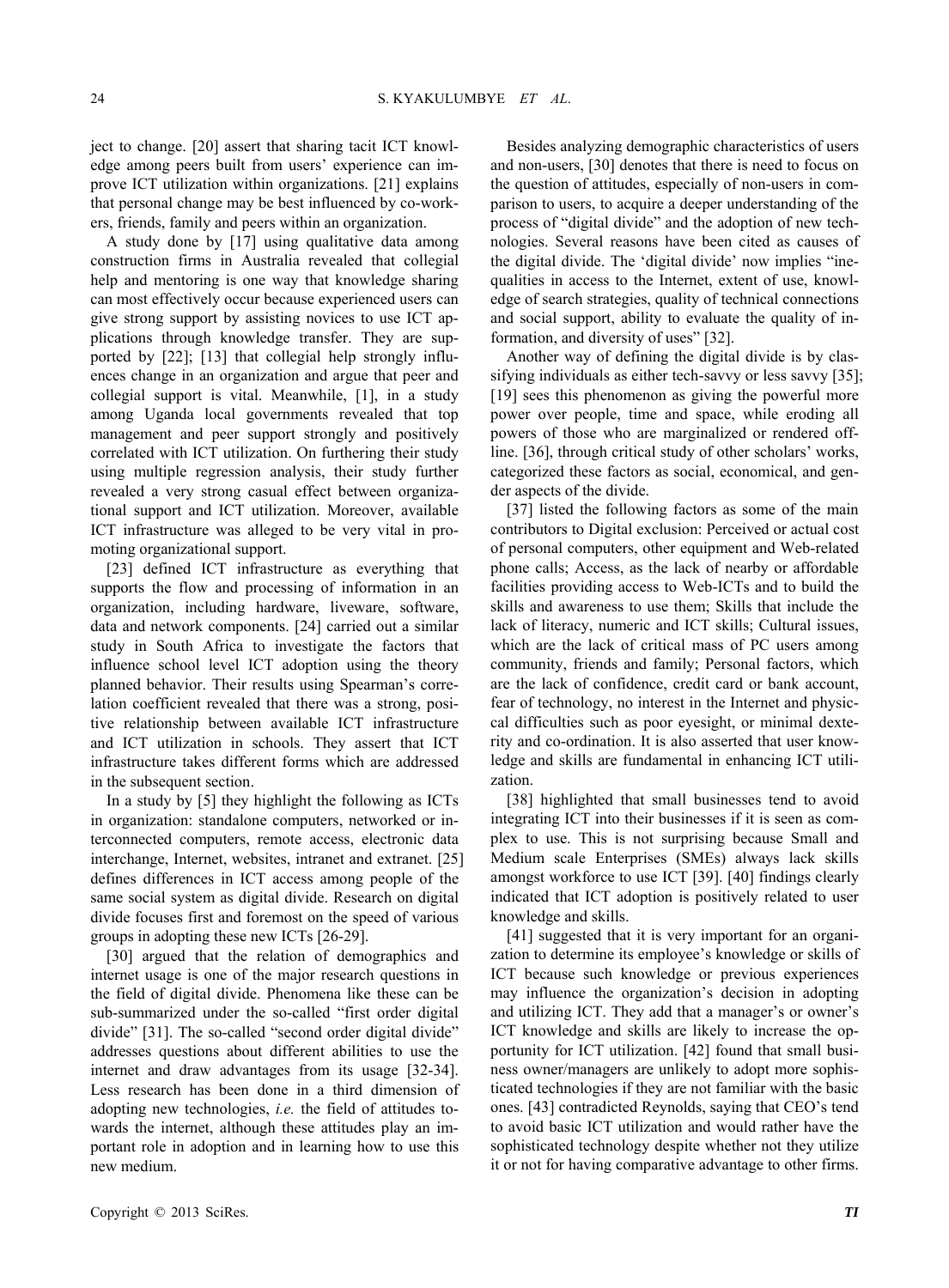He affirms that this technology adds them to the social class of the "haves".

The lack of suitable technical and managerial staff with sufficient ICT skills is another major barrier for SMEs in adopting ICT. [44] agrees that a skilled and knowledgeable workforce was closely linked with the successful implementation of technology. More researchers confirm the finding such as [45], who found that one of the strongest inhibiting factors for small firms to implementing information technology was the lack of information system knowledge and skills.

A study carried out by [41] on the factors that influence ICT adoption and usage in small and medium scale business enterprises (SMBs) in Nigeria analyzed data using linear regression analysis with significance level of 1% and found that there is a positive relationship between ICT knowledge and skills and ICT utilization. They assert that the relation between ICT knowledge and skills of the employees with ICT adoption and utilization is very significant.

[46] used a Theory of Planned Behaviour model among firms, in which they found that for business environments, user perception had a strong direct effect on an individual's intention to utilize ICT. The researchers provided support for [47]'s argument that in a real work environment, behavioral intentions are based primarily on performance-related elements, rather than on the individual's attitude towards the behavior.

Furthermore, [41] revealed that the greater the benefits perceived the higher the possibility of ICT utilization among SMEs. This study considers perceived benefits as one of the factors that could affect ICT utilization in organizations.

According to [48] it was found that ICT is able to improve information and knowledge management inside the firm and increase the speed and reliability of transactions for both Business-to-Business (B2B) and Business-to-Consumer (B2C) transactions. Besides that, they also explained the opportunities offered by ICT, including the exchange of real-time information and the closer relationships built with suppliers or business partners and customers. This study also found the possibility of immediate customer feedback according to the demand in the new markets. [49]'s study also stresses that the extensive use of ICT can allow micro-enterprises with ideas and technologies to remain small and profitable or generate substantial global sales by taking advantage of their intellectual property rights over the Internet.

On the other hand, [50] suggests that ICT is thought to contribute to overall growth in the long-term. Primary motivations for the SMEs to adopt new technologies (such as the Web) is the anticipated benefits these technologies will bring to the company [51]. [41] assert that SMEs have recognized the positive impacts of ICTs such

as computer terminals, e-mail and Internet to the organization level as well as their applications on business performance. According to a study by [52], ICT implementtation in the organization which includes SMEs has the potential to reduce costs and increase productivity level. According to him, small firms might find cost-effectiveness a motivating factor to use Internet-commerce for improving communication with trading partners and consumers. [53] have given their expert opinion that ICT impacts include cheaper and faster communication, better customer and supplier relations, more effective and efficient marketing, product and service development and better access to information and training.

[54]'s study found a positive influence on ICT utilizetion in business that is able to increase business performance. Since there are many perceived benefits that have been made available through adoption with ICT, local governments are not taking advantage of ICTs. Therefore, perceived benefits were taken into consideration as one of the factors that affects ICT utilization in Mityana District Local Government.

[55] investigated the factors enabling ICT diffusion in construction firms in Malaysia. Their findings were that users' motivation to use IT/ICT was related to their attitude toward technology, such as perceived clear advantage of use, ease of use, relevance to their job, and professional credibility. They found the first two variables: clear advantage and ease of use to be strongly associated with their IT/ICT utilization. [56] found that a perceived ease of use is an important technology characteristic that generally influences innovation diffusion.

[47] proposed a Technology Acceptance Model (TAM) that predicts a user's intention to use ICT among students. Their results show that perceived ease of use is an essential variable motivating the use of word processing technology in an education environment. Similarly, [57] found that usefulness and ease of use motivates professsionals and managers to use computers and that users are more likely to use and adopt computer technology if they think that it is useable and it can improve their productiveity. This factor was investigated among Mityana District Local Government staff using Roger's DoI theory.

#### **3. Methodology**

#### **3.1. Research Design**

The research design was mainly quantitative. The data collection tool to back up this design was a close ended questionnaire.

### **3.2. Data Collection Tool**

The items in the questionnaire were scored using a five point likert scale ranging from strongly agree to strongly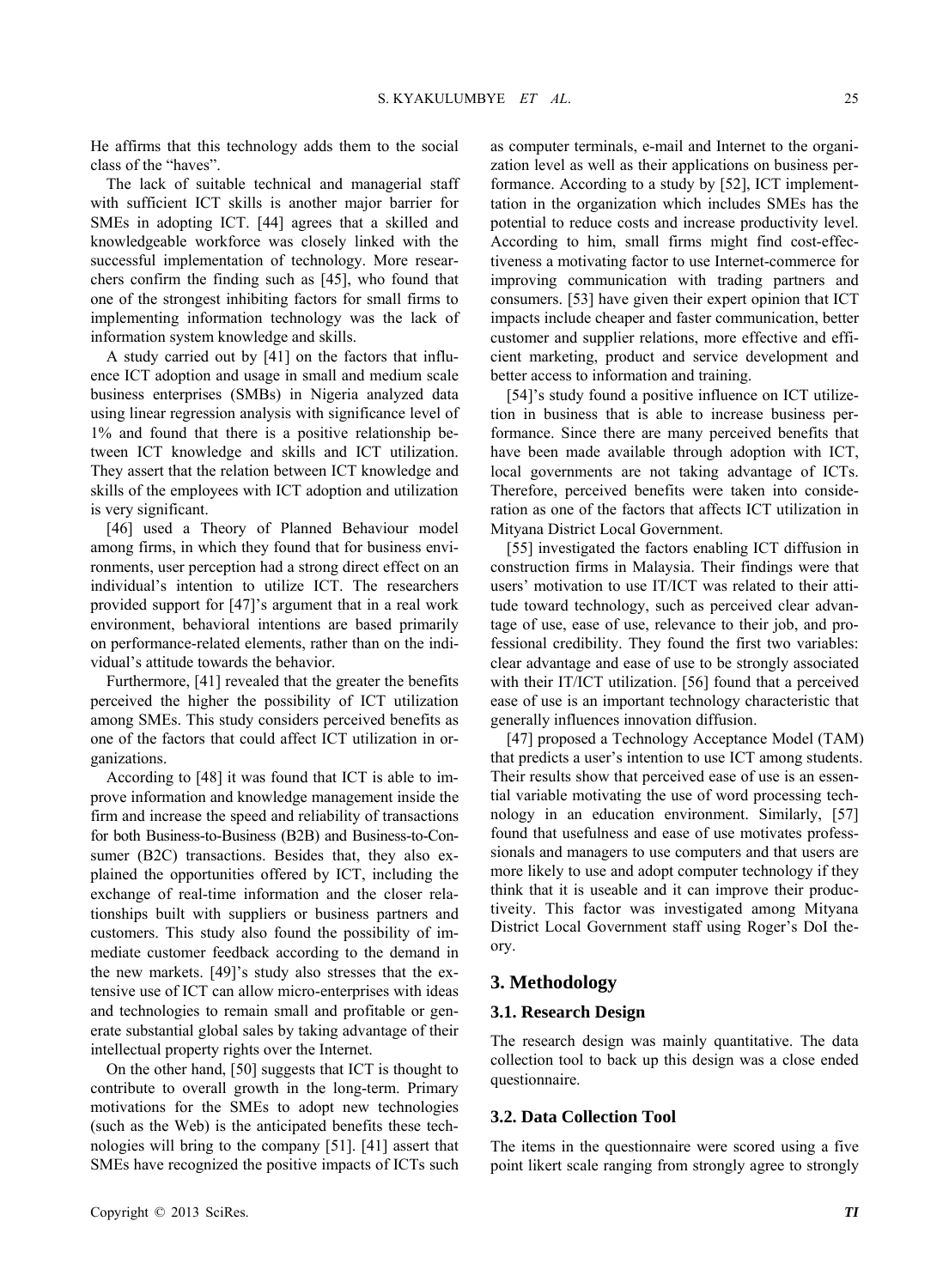#### **3.3. Reliability and Validity**

To be sure of the measures, Cronbach's alpha co-efficient was computed for all variables and it confirmed the reliability of the instrument that had been used in the study because all variables showed values above 0.8. Validity was obtained using Content Validity Index that was obtained as 0.906 above the acceptable limit of 0.7.

#### **3.4. Data Analysis**

Data was analyzed using three levels. The first level had descriptive statistics mainly mean and standard deviation. The second level was for relational statistics using Pearson' Product Moment Correlation Co-efficient to establish the relationship between factors and ICT utilization. Thirdly on establishing whether relationship existed, hypotheses were tested using multiple regression analysis to establish the order of casual influence of factors on ICT utilization.

# **4.1. Descriptive Statistics**

Pertaining ICT utilization, the **Table 1** below shows that 45% of staff were in agreement with effective utilization, 5% were not sure while 50% were in disagreement. A mean of 2.4 reveals generally disagreement and a standard deviation of 0.6 does not show wide variations in their views. **4.3. Multiple Regression Results** 

| Variable                  | Agree | Not<br>sure    | Disagree | Mean | Std.<br>Dev |
|---------------------------|-------|----------------|----------|------|-------------|
| TIC (DV)<br>utilisation   | 45    | 5              | 50       | 2.4  | 0.6         |
| Organizational<br>support | 33    | 3              | 64       | 2.3  | 0.5         |
| ICT infrastructure        | 76    | $\mathfrak{D}$ | 22       | 4.0  | 0.8         |
| User perceptions          | 32    | 5              | 63       | 2.2  | 0.9         |

**Table 1. Aggregated descriptive statistics.** 

#### disagree. **4.2. Relational Statistics of the Variables**

Before relational empirical statistics, the study established the linearity of results. This is one of the Pre conditions for computation of Pearson's Product Moment Correlation Coefficient. The scatter plots revealed a strong positive linear relationship between factors, dimension and ICT Utilization due to the fact that a line of best fit could be drawn through the variables. This necessitated computing Pearson's Product Moment Correlation Coefficients and results are shown in **Table 2** below.

The results from **Table 2** reveal that top management support has a weak correlation as the sig. value generated is slightly above the acceptable limits of 0.05 and 0.01 at 95% and 99% levels of significance. Meanwhile, peer support, another measure of organizational support, revealed statistically significant results of sig. value of 0.015. Additionally, ICT infrastructure was measured by type of ICT and user knowledge or skills. Type of ICT accessed and user skills revealed a sig. value of 0.000 which depicts a very strong positive relationship with ICT adoption. This implies that user knowledge and type of ICT accessed are critical predictors of ICT uptake.

**4. Empirical Findings** User perception was another factor used to determine ICT adoption, and it was measured by perceived benefits and perceived ease of use. The study revealed sig. values of 0.007 and 0.000 for perceived benefits and perceived ease of use, respectively. This implies that perceived benefits from ICT and perceived ease of use strongly relate to ICT uptake.

On establishing that the various dimensions of factors fully substantiated ICT uptake, the researcher advanced to establishing whether the relationship that exists is a cause and effect relationship by computing a multiple regression analysis basing on the linear regression model of  $Y = \beta 0 + \beta 1X1 + \beta 2X2 + \cdots + \beta nXn + \varepsilon$  where *Y* is ICT utilisation,  $X(1 - n)$  are the factors (organisational sup port, users perceptions and ICT infrastructure), *β*0 is the constant,  $\beta(1 - n)$  are the regression coefficients or effect of the framework dimensions. Here, hypotheses are to be

|  |  |  |  | Table 2. Pearson's product moment correlation coefficient. |  |  |  |
|--|--|--|--|------------------------------------------------------------|--|--|--|
|--|--|--|--|------------------------------------------------------------|--|--|--|

| <b>Correlations</b><br>$\sim 10^{-1}$ |                   |                                  |               |                |                |                  |                              |                       |
|---------------------------------------|-------------------|----------------------------------|---------------|----------------|----------------|------------------|------------------------------|-----------------------|
|                                       |                   | $\sim 10^{-1}$<br><b>ICTUTIL</b> | <b>TOPMAN</b> | <b>PEERSUP</b> | <b>TYPEICT</b> | <b>KNOWSIKLL</b> | $\sim 100$<br><b>PERSBEN</b> | <b>PERSEASE</b>       |
|                                       | $\sim$<br>Pearson |                                  | 0.190         | $0.239*$       | $0.501$ **     | $0.567**$        | $0.263$ **                   | $0.576$ <sup>**</sup> |
| <b>ICTUTIL</b>                        | Sig.              | ۰.                               | 0.054         | 0.015          | 0.000          | 0.000            | 0.007                        | 0.000                 |
|                                       | N                 | 104                              | 104           | 103            | 103            | 104              | 103                          | 104                   |

\* Correlation is significant at the 0.05 level (2-tailed); \*\*Correlation is significant at the 0.01 level (2-tailed).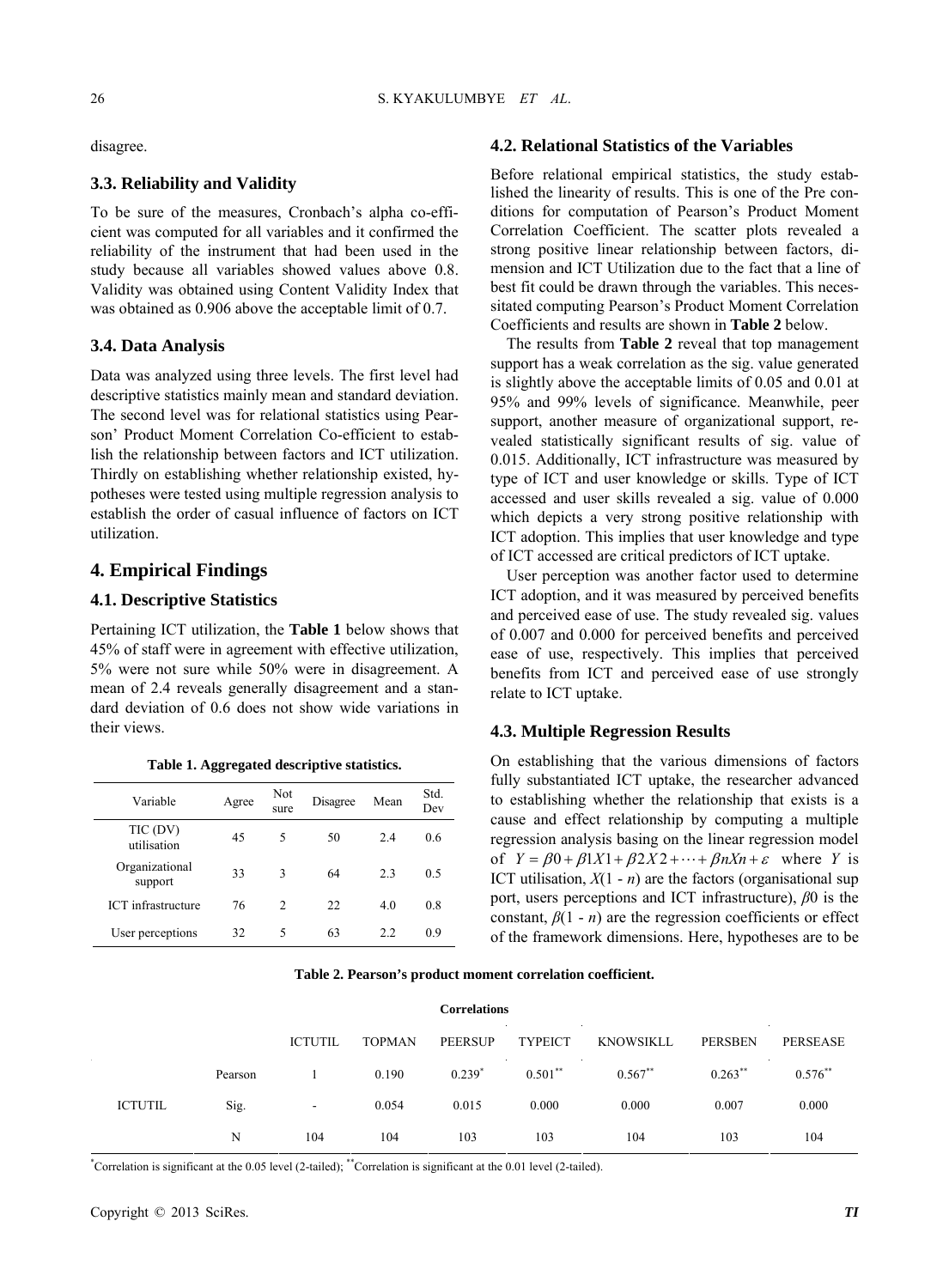rejected or upheld. **Table 3** below is the results.

The sig. value (0.025) reveals only a respondent's knowledge and skills the cause for ICT adoption. The higher one's knowledge and skills is, the higher the ICT utilization in the university setting. Perceived ease of use was also substantiated to determine ICT utilization. Additionally, based on the beta value, the factors dimensions are ranked in order of cause to ICT adoption: knowledge and skills is ranked first (beta value 0.326), followed by perceived ease of use (beta value 0.264), then type of ICT accessed (beta value 0.082), peer support (beta value 0.071) and lastly perceived benefits (beta value −0.012).

#### **5. Discussions**

The study revealed that organizational support did not have a strong relationship and positive influence on ICT utilization. The results for this study were in disagreement with [1] who asserted that top management was a strong predictor of ICT utilization among local government staff.

The second objective sought to find out the influence of ICT infrastructure on ICT utilization in Universities. The results revealed that ICT infrastructure (type of ICT accessed) did not have a significant influence on its utilization. The results of this study are in agreement with Rogers' theory of diffusion of innovations which guided this study. It contends that members of a social system adapt to a new innovation to utilize ICT only when they are allowed to have access to that innovation and are empowered through continuous communicationto utilize it by decision makers. This, therefore, suggests that it is not only a matter of having rich ICT in frastructure, but also empowering users to utilize it through

| Table 3. Casual effect of the framework dimensions. |  |  |  |
|-----------------------------------------------------|--|--|--|
|-----------------------------------------------------|--|--|--|

|   | Model            |           | <b>Standardized Coefficients</b> |          |       |
|---|------------------|-----------|----------------------------------|----------|-------|
|   |                  | B<br>Beta |                                  | t        | Sig.  |
|   | (Constant)       | 0.586     |                                  | 1.412    | 0.161 |
| 1 | <b>TOPMAN</b>    | 0.030     | 0.037                            | 0.361    | 0.719 |
|   | <b>PEERSUP</b>   | 0.061     | 0.071                            | 0.673    | 0.502 |
|   | <b>TYPEICT</b>   | 0.081     | 0.082                            | 0.659    | 0.511 |
|   | <b>KNOWSIKLL</b> | 0.313     | 0.326                            | 2.271    | 0.025 |
|   | <b>PERSBEN</b>   | $-0.011$  | $-0.012$                         | $-0.127$ | 0.900 |
|   | <b>PERSEASE</b>  | 0.256     | 0.264                            | 1.942    | 0.050 |
|   |                  |           | a. Dependent variable: ICTUTIL   |          |       |

skill development (retooling) as the revelation of the study by [1].

The correlation results of this study are further in disagreement with [24] who conducted a similar study in South Africa to investigate factors that influenced school level adoption of ICTs using the theory of planned behavior. The study revealed that there was a strong positive relationship between available ICT resources and ICT utilization in schools. On furthering their analysis using multiple regressions, their study revealed similar results to those of this study, concluding that as much as a strong relationship existed, there was no significant influence at all.

The third objective sought to investigate the influence of users' perception on ICT utilization. From Pearson's correlation results the study revealed a strong and significant relationship and regression analysis and also revealed a significant influence on ICT utilization. The results of this study are in agreement with [46] who asserted that in a real work environment, behavioral intentions are based primarily on performance related elements, rather than on the individuals' attitudes towards a behavior. This, therefore, implies that users of such departments will consider ICTs if they envisage value addition to their job roles. The theory of diffusion of innovations that guided this study declares that users will adapt to an innovation and utilize it when effort is made to persuade and create awareness (knowledge) of them as an effort to change their negative perception that results in rejection of an innovation. Meanwhile, the results of this study confirm [41] findings which also revealed that the greater the usability, the higher the possibility of ICT adoption and utilization among SMEs. Similarly, [57] found that ease of use motivates professionals and managers to use computers and that they were more likely to use computer technology if they think that it is useable and can improve their productivity.

#### **6. Implications of the Study**

The university management needs to put in place an ICT awareness campaign and sensitization addressed by departments and faculties to enhance ICT utilization. Additionally, strategic managers need to conduct a capacity building needs assessment in the university to ensure ICT infrastructure put in place is of benefit to staff. There is need to implement regular ICT workshops, training programs, seminars and conferences within the university to raise ICT awareness.

Top Management needs to offer timely communication in order to create awareness of the ICT innovations so that staff can utilize them; this can be done by drafting memos and circulating them to departmental heads about new ICT implementation: there is need for a bottom to top information system planning during drafting of an-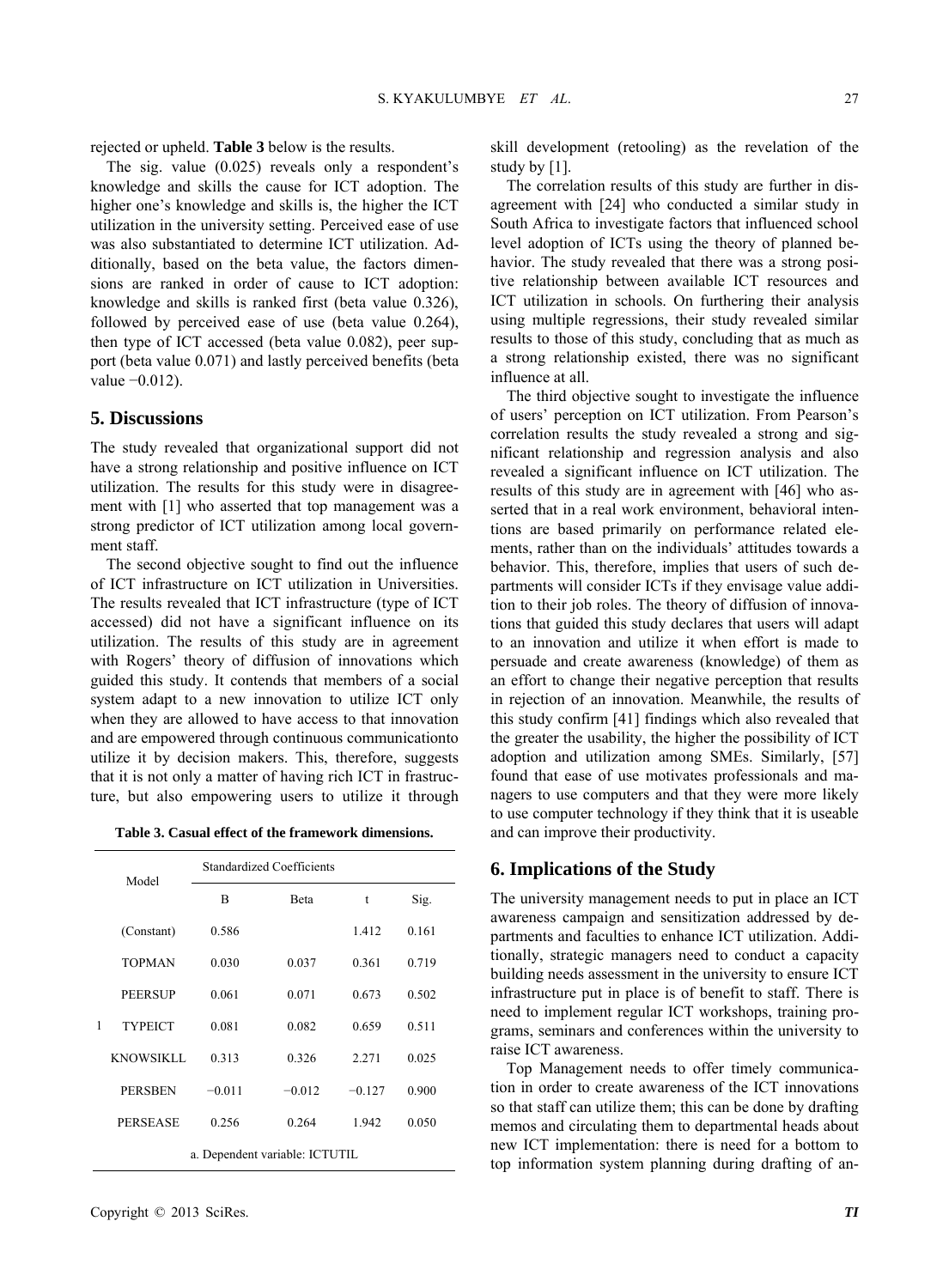nual budgets for ICT implementation; that is to say, ICT priority areas should be clearly articulated in the sectoral plans and budgets.

# **7. Conclusion**

All in all, this study does not disqualify previous contributions by various studies which revealed that available ICT infrastructure in an organization has a positive and significant influence on ICT utilization but sought to compliment these earlier studies in order to have ICTs in Universities effectively utilized. It also does not draw a final ruling that the factors that this study investigated are the only determinants of ICT utilization. There could be other factors influencing ICT utilization that may be studied by another scholar.

# **8. Acknowledgements**

This study has been made possible by the honest participation and cooperation of the Administrative and teaching staff at Uganda Christian University, Bishop Tucker Campus Mukono. Special thanks also go to the Dean of the faculty of business for the support extended to this study.

### **REFERENCES**

- [1] S. Kyakulumbye, M. B. Muhenda and A. M. Namanya, "ICT Utilization in Uganda Local Governments: Why Low Uptake?" LAP Lambert Academy Publishing, Deutshland, 2012.
- [2] Vision2040, "National Planning Authority Manual," Citizens' Guide to the National Development Plan 2011- 2040, p. 32.
- [3] M. Fullan, "The Moral Imperative of School Leadership," Thousand Oaks, Corwin, 2003.
- [4] S. G. Hadden, "Democracy on the Electronic Frontier," In: G. Chapman, Ed., *Beyond the Endless Frontier*, MIT Press, New York, 1996.
- [5] J. Forth and G. Mason, "ICT Adoption & Utilization, Skills Constraints & Firm Level Performance," Evidence from UK Bench Marking Survey, 2004.
- [6] A. Coleman, M. E. Herselman and S. J. Jacobs, "Factors Influencing the Utilization of the Public Internet Terminal System in Two Rural Communities," 2008.
- [7] C. R. Kedzie, "Democracy and Network Interconnectivity, Internet," 1995.
- [8] J. Huang and M. Kapur, "Diffusion of Pedagogical Innovations as a Complex Adaptive Process," Agent Based Modeling as Research, 2007.
- [9] M. Zhang, J. McCullough and Y. W. Ren, "Effects of Organizational Structure and IT Capability in Emerging Markets," *Journal of Information System*, Vol. 56, No. S3, 2004.
- [10] Hall, "Organizational Characteristics and Funding Environments," A Study of Population of United Way, 1987.
- [11] Ouinn, "Beyond Rational Management: Mastering Paradoxes and Competing Demands of High Effectiveness," Jossey-Bass, San Fancisco, 1988.
- [12] K. Al-Garbi and S. M. Al-Turki, "Factors Influencing the Factors of Intranet in Knowledge Management in Developing Organizations," International Association for Management of Technology (IAMOT), 2001.
- [13] D. R. Compeau and C. A. Higgins, "Computer Self-Efficacy," Development of a Measure Computer Self-Efficacy, Concordia University, John Molson School of Business, Montréal, 1995.
- [14] J. K. Pinto and I. Millet, "Successful Information System Implementation: The Human Side," 2th Edition, Project Management Institute, Inc., 1999.
- [15] R. Phelps, "A Constructivist Approach to Professional Development in ICT Leadership. Creating a Learning Community," *Australian Computers in Education Conference*, Hobart, 2000, p. 29.
- [16] W. C. Hope, R. Kelly and J. Guyden, "Technology Standards for School Administration: Implication for Administrator Preparation Programs," *IT and Teacher Educational Conference*, San Diego.
- [17] V. Peansupap and D. H. Walker, "Factors Enabling ICT Diffusion and Actual Implementation in Construction Organizations," 2005.
- [18] D. M. Rogers, "The Challenge of Fifth Generation Research & Development," Research Technology Management, 1996.
- [19] S. Grahaman, "Bridging Urban Digital Divides," 2002.
- [20] P. Attewell, "Technology Diffusion and Organizational Learning," *The Case of Business Computing*; *Organizational Science*, Vol. 3, No. 1, 1992, pp. 1-19.
- [21] J. R. Carlopio, "Implementation: Making Workplace Innovation and Technology Change Happen," McGraw-Hill Book Company Australia Pty, Ltd., 1998.
- [22] P. Senge, "The Dance of Change: The Challenge of Sustaining Momentum in Learning Organization," Nicolas Brealey Publishing, London, 1999.
- [23] K. E. Perrlson and C. S. Sunders, "Managing and Using Information Systems," A Strategic Approach Third Edition United States of America, 2006.
- [24] L. Miller, M. Naidoo and A. Chigona, "An Empirical Survey on Domestication of ICT in Schools in Disadvantaged Communities of South Africa," 2006.
- [25] B. [Mehra,](http://en.wikipedia.org/wiki/Bharat_Mehra) C. [Merkel](http://en.wikipedia.org/w/index.php?title=Cecelia_Merkel&action=edit&redlink=1) and A. [Bishop,](http://en.wikipedia.org/w/index.php?title=Ann_P._Bishop&action=edit&redlink=1) "The Internet for Empowerment of Minority and Marginalized Users," *[New](http://en.wikipedia.org/w/index.php?title=New_Media_and_Society&action=edit&redlink=1)  [Media and Society](http://en.wikipedia.org/w/index.php?title=New_Media_and_Society&action=edit&redlink=1)*, Vol. 6, No. 6, 2004, pp. 781-802.
- [26] R. Anderson, T. Bikson, and B. Mitchell, "Universal Access to E-Mail: Feasibility and Social Implications," Santa Monica, 1995.
- [27] J. Katz and R. Rice, "Social Consequences of Internet Use: Access, Involvement, and Interaction," Massachusetts Institute of Technology (MIT) Press, Cambridge, 2002.
- [28] J. Katz, R. Rice and P. Aspden, "The Internet, 1995-2000: Access, Civic Involvement and Social Interaction," *The American Behavioral Scientist*, Vol. 45, No. 1, 2001, pp.